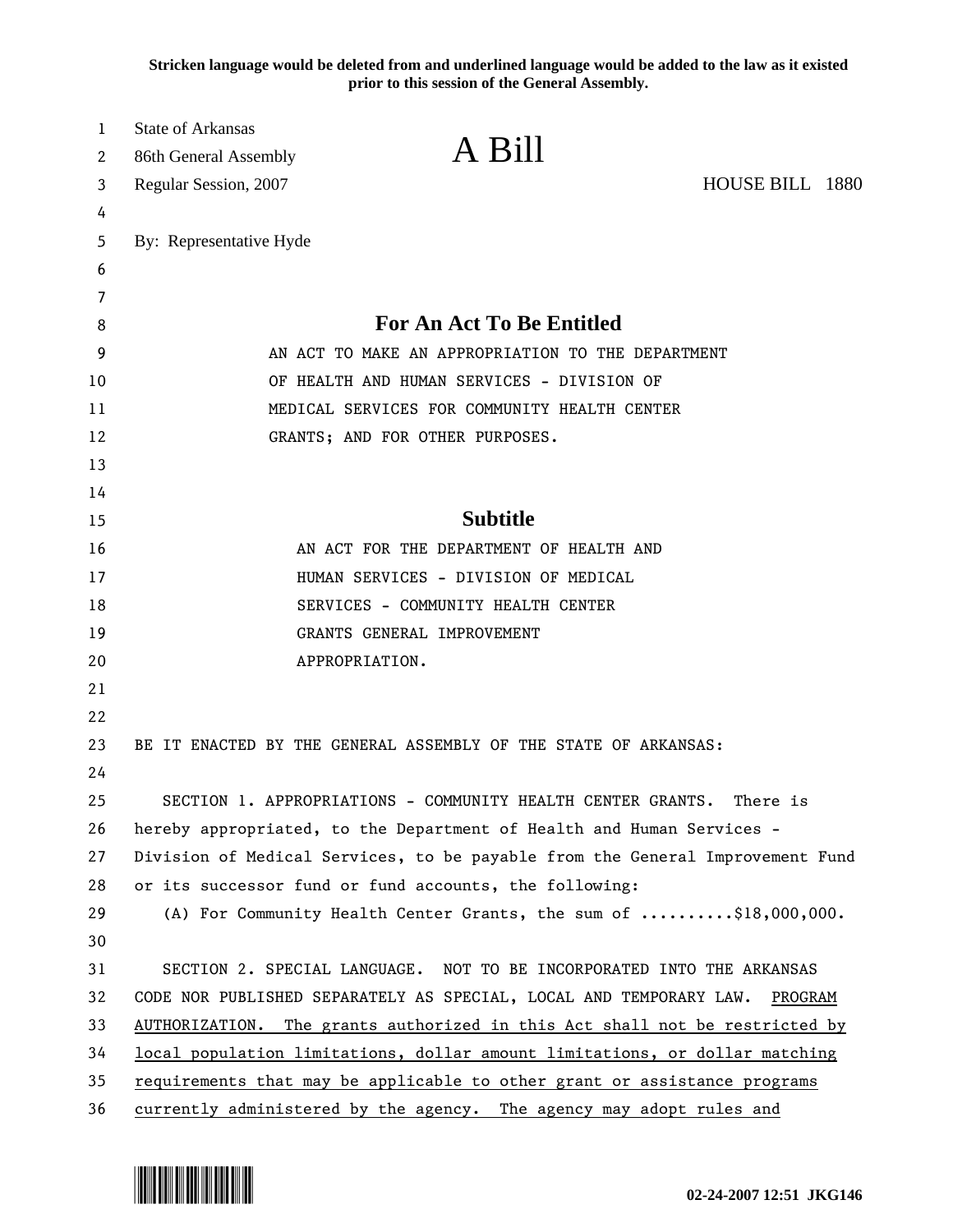**HB1880** 

1 regulations to carry out the intent of the General Assembly regarding the 2 grant or assistance appropriations authorized in this Act. 3 The provisions of this section shall be in effect only from July 1, 2007 4 through June 30, 2009. 5 6 SECTION 3. DISBURSEMENT CONTROLS. (A) No contract may be awarded nor 7 obligations otherwise incurred in relation to the project or projects 8 described herein in excess of the State Treasury funds actually available 9 therefor as provided by law. Provided, however, that institutions and

10 agencies listed herein shall have the authority to accept and use grants and 11 donations including Federal funds, and to use its unobligated cash income or 12 funds, or both available to it, for the purpose of supplementing the State 13 Treasury funds for financing the entire costs of the project or projects 14 enumerated herein. Provided further, that the appropriations and funds 15 otherwise provided by the General Assembly for Maintenance and General 16 Operations of the agency or institutions receiving appropriation herein shall 17 not be used for any of the purposes as appropriated in this act.

18 (B) The restrictions of any applicable provisions of the State Purchasing 19 Law, the General Accounting and Budgetary Procedures Law, the Revenue 20 Stabilization Law and any other applicable fiscal control laws of this State 21 and regulations promulgated by the Department of Finance and Administration, 22 as authorized by law, shall be strictly complied with in disbursement of any 23 funds provided by this act unless specifically provided otherwise by law. 24

25 SECTION 4. LEGISLATIVE INTENT. It is the intent of the General Assembly 26 that any funds disbursed under the authority of the appropriations contained 27 in this act shall be in compliance with the stated reasons for which this act 28 was adopted, as evidenced by the Agency Requests, Executive Recommendations 29 and Legislative Recommendations contained in the budget manuals prepared by 30 the Department of Finance and Administration, letters, or summarized oral 31 testimony in the official minutes of the Arkansas Legislative Council or 32 Joint Budget Committee which relate to its passage and adoption.

33

34 SECTION 5. EMERGENCY CLAUSE. It is found and determined by the General 35 Assembly, that the Constitution of the State of Arkansas prohibits the 36 appropriation of funds for more than a two (2) year period; that the